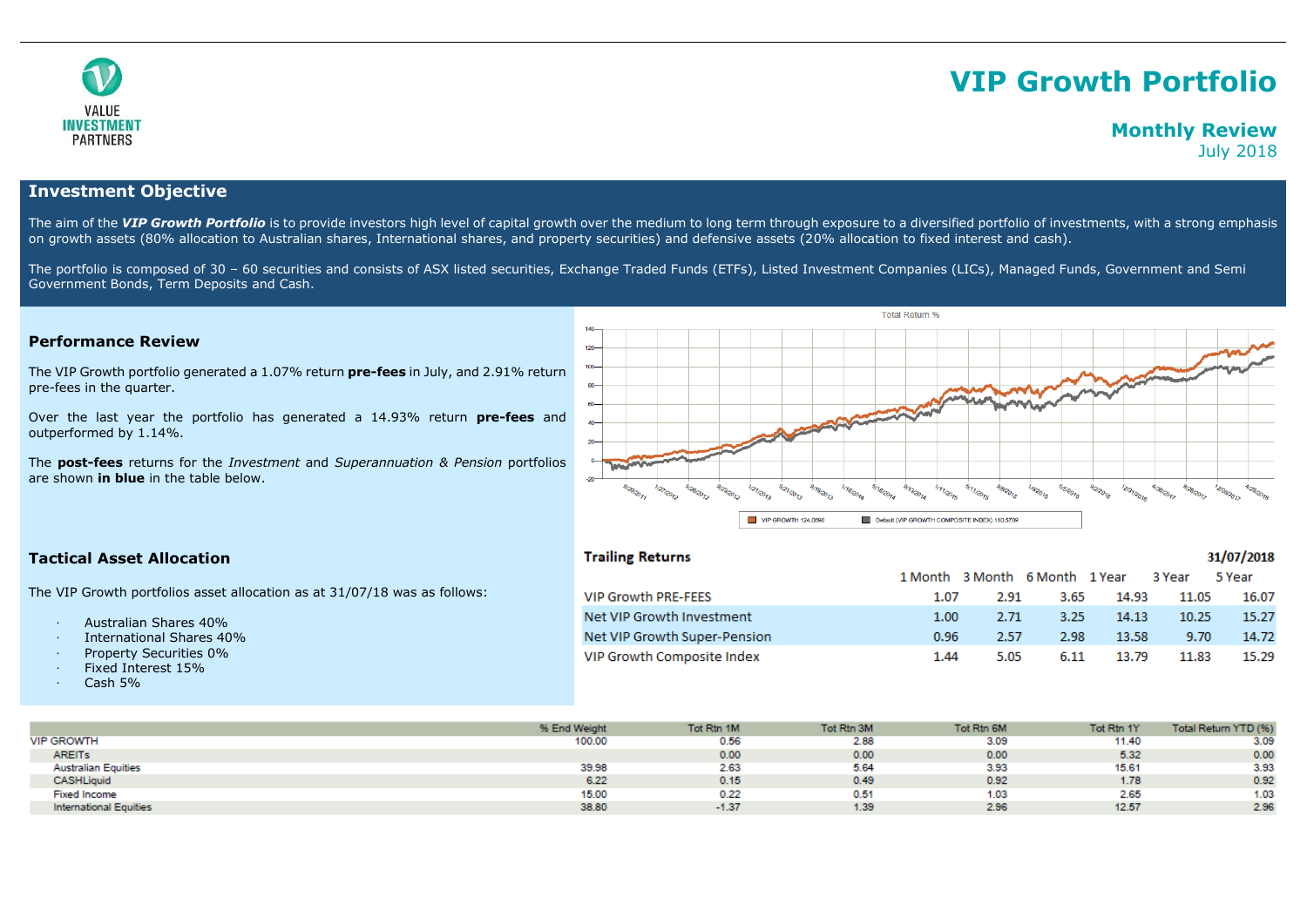## **Month in Review - Economic & Market Commentary Risk vs Return**

### **Economic Outlook**

Though moderately volatile, July continued off the back of a very strong June, posting a steady return on the ASX. Notably, CIMIC Group recorded a strong month with +14.26%, as well as Bendigo and Adelaide Bank and Challenger, posting returns of +8.03% and +5.16% respectively.

In the US, Trump's long-time personal lawyer Michael Cohen has pleaded guilty to eight charges, including breaking campaign finance rules. Given that these charges are directly linked to expenses paid to hush the extra-marital affair saga the President has since denied, this could have significant effects on Trump's term as President. However, if anything, the last two years have proven that the POTUS is essentially untouchable despite all the misgivings on his character, dealings and alleged collusions with the Russian government. His former campaign chief Paul Manafort has also been convicted of eight charges including tax and bank fraud, although Trump was quick to distance himself from this case.

Domestically, Australia has yet again found itself in a power struggle at the top of politics. After an unsuccessful attempt to take the highest position from Malcolm Turnbull, Peter Dutton has resigned from the cabinet and receded to the backbench. However, the support shown for Dutton among the Liberal Party has all but revealed that Turnbull's days as Prime Minister are numbered, given the Liberals voted 48-35 in favour of Turnbull, meaning 35 were in support of a Dutton leadership spill. Already, 10 ministers have offered their resignation to Turnbull in support of Dutton, and Dutton has confirmed he is working on a second challenge. On the other side of the bench, the Labor Party simply needs to keep quiet and watch the Liberals implode.

As the policies of the political party in charge of this country no doubt has a significant effect on the direction of investment, the movements in parliament are now more than ever in the forefront of VIP's sights.



# **Tactical Asset Allocation**

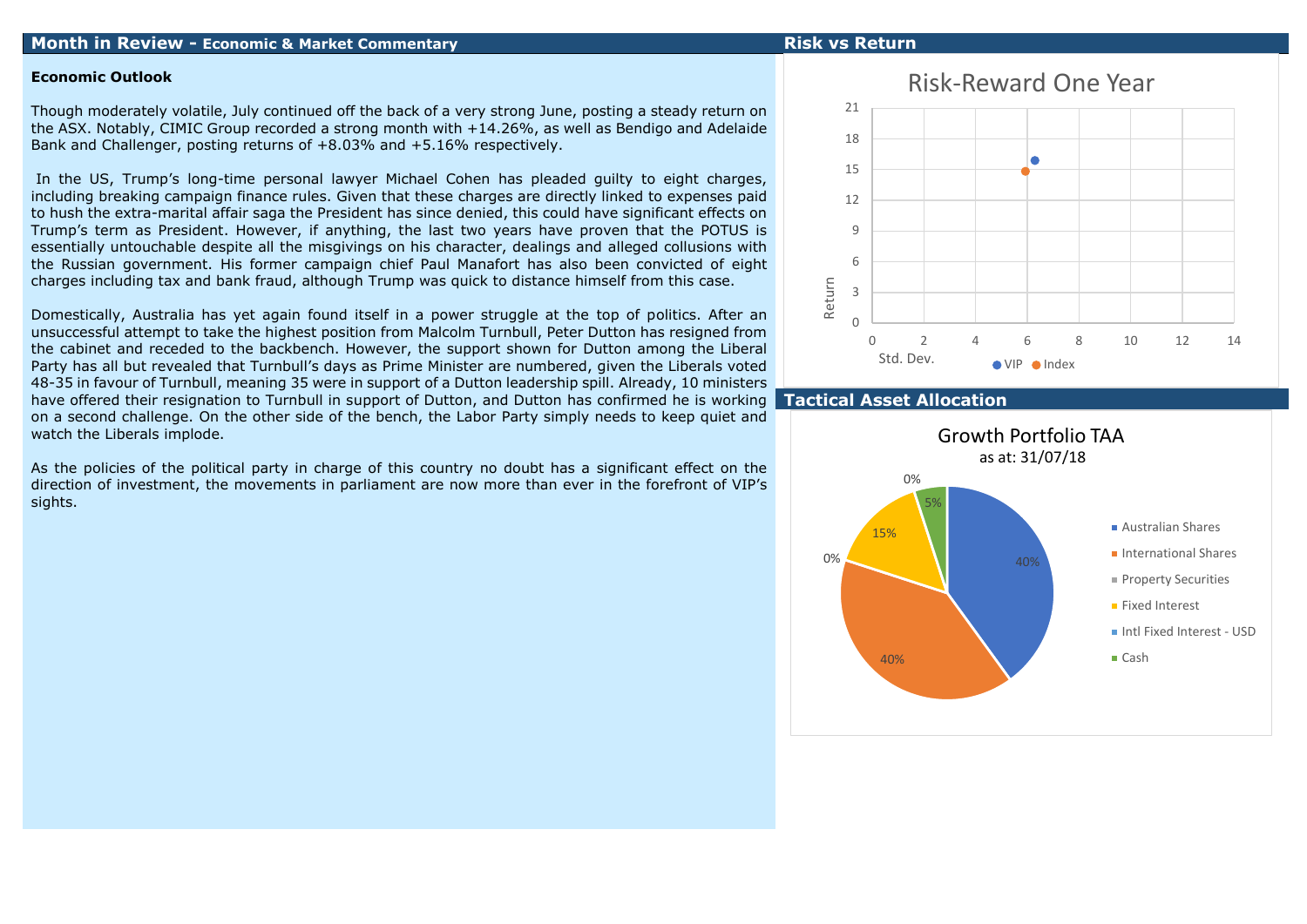# **Australian Shares Portfolio International Shares Portfolio**

The VIP Australian Share Leaders portfolio generated a 0.92% **pre-fees** return for the month and 3.98% over the last 3 months. The portfolio underperformed the S&P/ASX 100 index over the month by 0.67% and underperformed by 2.03% over the quarter.

Over the last year, the portfolio has generated an 17.29% return pre-fees outperforming the ASX 100 index by 3.43%.

The **Top Contributors** were CIMIC Group +14.26%, Bendigo and Adelaide Bank +8.03%, and Challenger +5.16%. The **Top Detractors** were James Hardie -5.20%, Costa Group Holdings - 4.61%, and ARB Corp -4.45%.

The VIP International Share Portfolio generated a 1.43% return for the month **pre-fees** and 2.36% over the last 3 months. In doing so the portfolio underperformed the MSCI World Ex Aus (AUD) index by 1.09% and by 2.93%.

Over the last year, the portfolio has generated a 16.45% return and underperformed the index by 3.86%.

The **Top Contributors** were AllianceBernstein +3.90%. The **Top Detractors** were Platinum International 0.00%, Loftus Peak +0.99% and VTS +2.05%.

### **VIP Australian Share Leaders Holdings VIP International Equity Region Exposure**

| Performance - Main View |  |  |  |  |
|-------------------------|--|--|--|--|
|-------------------------|--|--|--|--|

| <b>VIP AUSTRALIAN SHARE LEADERS</b><br>100.00<br>2.77<br><b>WESTPAC BANKING CORP</b><br>AUST AND NZ BANKING GROUP<br>2.81<br>5.00<br><b>BBG AUB Bank Bill</b><br>5.33<br><b>RESMED INC-CDI</b><br>ARB CORP LTD<br>5.37<br>5.38<br>SEVEN GROUP HOLDINGS LTD<br>5.38<br>JAMES HARDIE INDUSTRIES-CDI<br>5.39<br><b>SEEK LTD</b><br>5.44<br><b>CSL LTD</b><br>5.58<br><b>CHALLENGER LTD</b><br>5.62<br><b>COMPUTERSHARE LTD</b><br>5.63<br><b>CIMIC GROUP LTD</b><br>SOUTH32 LTD<br>5.67<br>SPARK INFRASTRUCTURE GROUP<br>5.70<br>5.70<br><b>RIO TINTO LTD</b><br>5.70<br><b>COSTA GROUP HOLDINGS LTD</b><br>5.71<br><b>ARISTOCRAT LEISURE LTD</b><br>5.85<br>BENDIGO AND ADELAIDE BANK<br><b>BHP BILLITON LIMITED</b><br>5.96 | % End Weight |
|----------------------------------------------------------------------------------------------------------------------------------------------------------------------------------------------------------------------------------------------------------------------------------------------------------------------------------------------------------------------------------------------------------------------------------------------------------------------------------------------------------------------------------------------------------------------------------------------------------------------------------------------------------------------------------------------------------------------------|--------------|
|                                                                                                                                                                                                                                                                                                                                                                                                                                                                                                                                                                                                                                                                                                                            |              |
|                                                                                                                                                                                                                                                                                                                                                                                                                                                                                                                                                                                                                                                                                                                            |              |
|                                                                                                                                                                                                                                                                                                                                                                                                                                                                                                                                                                                                                                                                                                                            |              |
|                                                                                                                                                                                                                                                                                                                                                                                                                                                                                                                                                                                                                                                                                                                            |              |
|                                                                                                                                                                                                                                                                                                                                                                                                                                                                                                                                                                                                                                                                                                                            |              |
|                                                                                                                                                                                                                                                                                                                                                                                                                                                                                                                                                                                                                                                                                                                            |              |
|                                                                                                                                                                                                                                                                                                                                                                                                                                                                                                                                                                                                                                                                                                                            |              |
|                                                                                                                                                                                                                                                                                                                                                                                                                                                                                                                                                                                                                                                                                                                            |              |
|                                                                                                                                                                                                                                                                                                                                                                                                                                                                                                                                                                                                                                                                                                                            |              |
|                                                                                                                                                                                                                                                                                                                                                                                                                                                                                                                                                                                                                                                                                                                            |              |
|                                                                                                                                                                                                                                                                                                                                                                                                                                                                                                                                                                                                                                                                                                                            |              |
|                                                                                                                                                                                                                                                                                                                                                                                                                                                                                                                                                                                                                                                                                                                            |              |
|                                                                                                                                                                                                                                                                                                                                                                                                                                                                                                                                                                                                                                                                                                                            |              |
|                                                                                                                                                                                                                                                                                                                                                                                                                                                                                                                                                                                                                                                                                                                            |              |
|                                                                                                                                                                                                                                                                                                                                                                                                                                                                                                                                                                                                                                                                                                                            |              |
|                                                                                                                                                                                                                                                                                                                                                                                                                                                                                                                                                                                                                                                                                                                            |              |
|                                                                                                                                                                                                                                                                                                                                                                                                                                                                                                                                                                                                                                                                                                                            |              |
|                                                                                                                                                                                                                                                                                                                                                                                                                                                                                                                                                                                                                                                                                                                            |              |
|                                                                                                                                                                                                                                                                                                                                                                                                                                                                                                                                                                                                                                                                                                                            |              |
|                                                                                                                                                                                                                                                                                                                                                                                                                                                                                                                                                                                                                                                                                                                            |              |



# **VIP Australian Share Leaders Equity Sectors VIP International Equity Holdings**

| Materials (22.72)              | Performance - Main View      |              |
|--------------------------------|------------------------------|--------------|
|                                |                              | % End Weight |
| Financials (17.01)             | <b>VIP INTERNATIONAL</b>     | 100.00       |
| Industrials (16.40)            | <b>BBG AUB Bank Bill</b>     | 2.01         |
|                                | LOFTUS PEAK GLOBAL DISRUPTN  | 13.23        |
| Consumer Discretionary (11.08) | PLATINUM INTERNATIONAL FUND  | 20.15        |
|                                | VANGUARD TOTL ST MKT ETF-CDI | 20.54        |
| Health Care (10.77)            | MAGELLAN GLOBAL FD           | 21.86        |
| Consumer Staples (5.70)        | ALLIANCEBERNSTEIN GLB EQ FD  | 22.20        |
| Utilities (5.70)               |                              |              |
| Information Technology (5.62)  |                              |              |

#### **Australian Shares Portfolio Adjustments**

#### **International Shares Portfolio Adjustments**

In July, the VIP Investment Committee sold AGL, which did not present a significant upside for the Investment Committee, and replaced it with ARB, who commands a niche export market globally for four-wheel drive accessories.

The VIP Investment Committee sold Morphic and rebalanced across the portfolio.